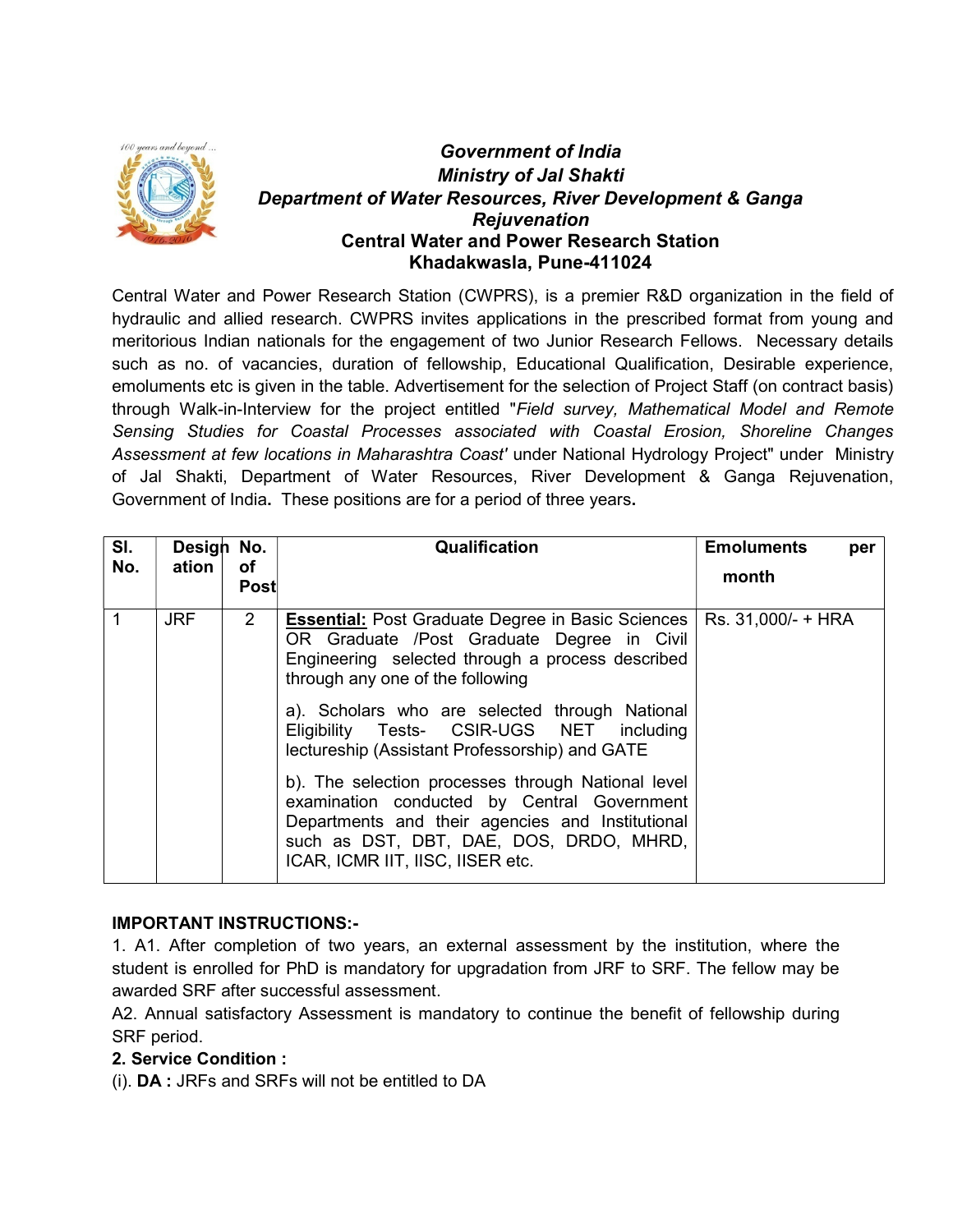(ii) House Rent Allowance (HRA): All research fellows may be provided hostel accommodation wherever available. Research Fellowship holder residing in hostel shall not be entitled for HRA wherever provision of hostel accommodation is not possible , HRA may be allowed to all the above categories viz. JRF and SRF as per Central Government norms applicable in the city / location where they are working. The percentage required for calculation HRA will be based on the fellowship amount.

(iii) Medical Benefits: The research fellows will be entitled for medical allowances as applicable in the implementing institution.

(iv) Leave and Other Entitlements: The JRF/SRFs are eligible only for casual leave. Participation of any these categories (JRF and SRF) in scientific events / workshops in India will be 2nd AC by rail. Maternity leave as per Govt. of India instructions issued from time to time would be available to female candidates in all categories.

(v) Bonus and Leave Travel Concession: JRFs and SRFs will not be entitled to these allowances.

(vi) Retirement benefits: JRFs and SRFs will not be entitled to these benefits.

(vii) Publication/ Patents: The results of JRFs /SRFs research work may be published preferably in standard refereed journals with the concurrence of the fellow and his Supervisor / Adviser. It should be ensured by the fellow that the assistance provided by the funding agency or Government of India is acknowledged n all such publications.

a) He/She shall be governed by the disciplinary regulation of the host institute where he/she is working

b). The JRF and SRF must send report of the research work done during the period of fellowship as may be asked by the sponsoring agency.

3. Age Limit: The upper age limit for JRF is 28 years on the day on which application is made. A small relaxation can be considered for suitable qualified and experienced candidates if so recommended by the selection committee. The upper age limit is relaxable for the candidates belonging to SC, ST, OBC, women and physically handicapped candidates as per DST Guidelines.

4. Those who possess the prescribed qualifications acquired from recognized University / Institutions and qualifying in one of the national eligibility tests like CSIR UGC NET, GATE or National level examinations conducted by Central Government Departments and their agencies and institutions such as DST, DBT, DAE, DOS, DRDO, MHRD, ICAR, IITs, IISC, IISER etc. are only eligible to attend the Walk -in - interview. CWPRS reserves the right not to select any candidate, if suitable candidates are not available.

5. Candidates working in the Public sector undertaking / Autonomous Bodies should bring 'No Objection Certificate ' from the concerned authorities at the time of interview.

6. No TA/DA will be paid for attending the Walk -in- Interview

7. The award of research fellowship / associateship does not imply any employment guarantee by Ministry of Jal Shakti or CWPRS.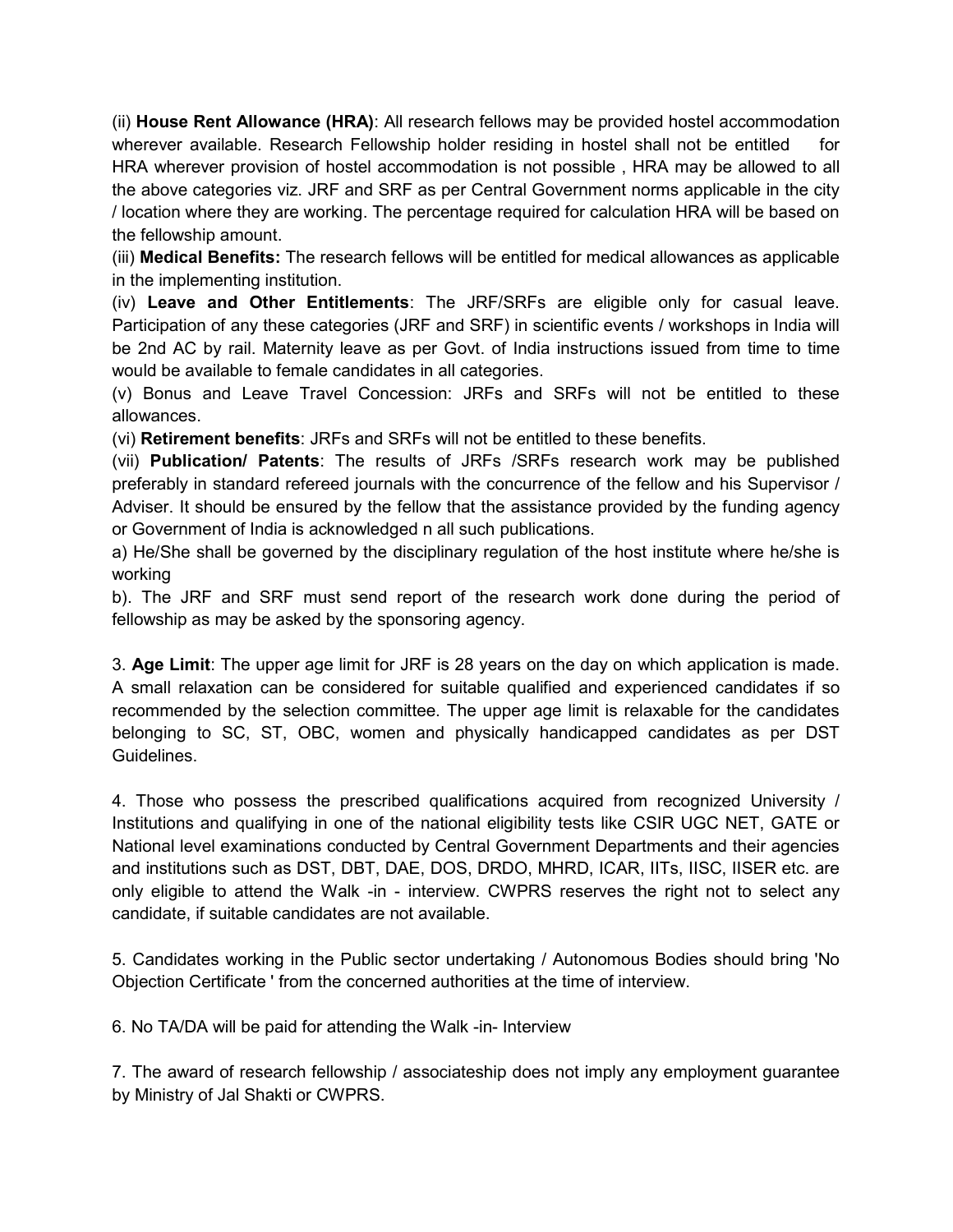8. The engagement is neither an employment nor an assurance for the employment. The term of engagement would be co-terminus with PDS under National Hydrology Project (NHP) in case of foreclosure of NHP.

9. Only Indian citizens are eligible for engagement as JRF.

10. Interested candidates may attend the Walk - in - Interview with all their original certificates / Marks sheets with attested photocopies of the same, one recent passport size photograph, a valid ID card in original (Aadhar / PAN card / Voter ID card / Passport etc.).

11. A panel of selected candidates in order of merit will be prepared for the available fellowships.

12. The candidate should be willing to travel to Maharashtra coastal region.

13. The prospective candidates may email their bio-data in the given format to agrawal  $jd@cwprs.gov.in$  and it should be reach this office a week before walk in interview date and should carry with them, the photocopy / print out of Application form sent to CWPRS by email. The Schedule for the Walk -in - Interview:-

| Sr.<br>No. | <b>Fellowships</b>                                                                                                                                                                                                                                                                                                                                                                                                                                                                                                                                                                                                           | Date of<br><b>Interview</b> | <b>Venue</b>                                                                                                             | Reporting<br><b>Time</b> |
|------------|------------------------------------------------------------------------------------------------------------------------------------------------------------------------------------------------------------------------------------------------------------------------------------------------------------------------------------------------------------------------------------------------------------------------------------------------------------------------------------------------------------------------------------------------------------------------------------------------------------------------------|-----------------------------|--------------------------------------------------------------------------------------------------------------------------|--------------------------|
| 1          | Two Junior Research Fellow (JRF)<br><b>Essential:</b> Post Graduate Degree in Basic<br>Sciences OR Graduate /Post Graduate Degree<br>in civil engineering selected through a process<br>described through any one of the following<br>a). Scholars who are selected through National<br>Eligibility Tests- CSIR-UGS NET including<br>lectureship (Assistant Professorship) and GATE<br>b). The selection processes through National<br>level examination conducted<br>by<br>Central<br>Government Departments and their agencies<br>and Institutional such as DST, DBT, DAE, DOS,<br>DRDO, MHRD, ICAR, IIT, IISER, IISC etc. | 03.03.2022                  | Conference<br>Room /<br>Auditorium,<br>Main Building,<br>CWPRS,<br>Khadakwasla,<br>Pune -411 024<br>Maharashtra<br>State | 1000 hrs                 |

 (R.R. ASWALE) CHIEF ADMINISTRATIVE OFFICER For DIRECTOR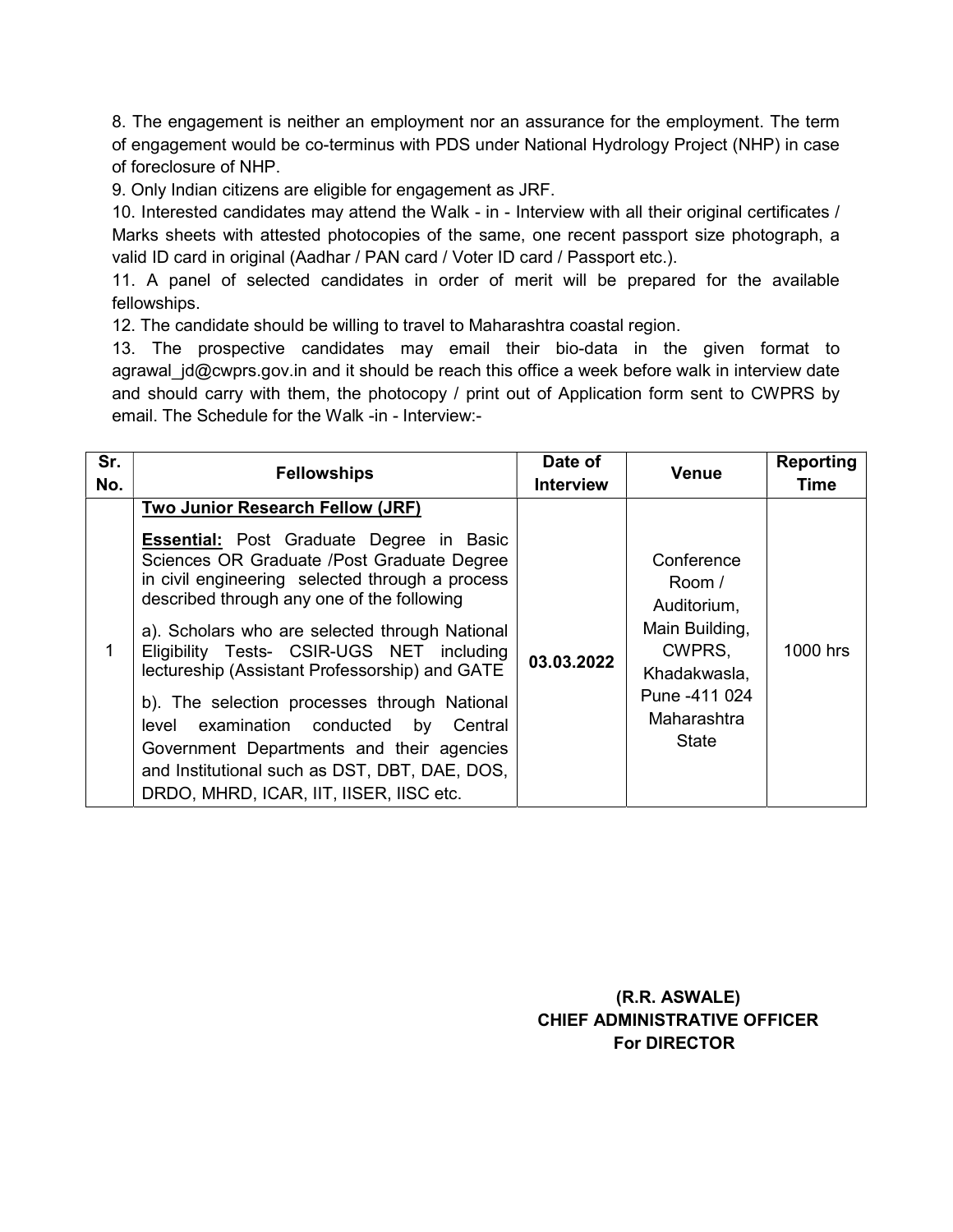# BIO-DATA

- 1. Name (IN BLOCK LETTERS)
- 2. Date of Birth & Present Age:
- 3. Name of the post and Subject:

4. Address for communication: (with Mobile No. and Email-ID)

- 5. Whether SC/ST/OBC
- 6. Educational Qualification

| Sr.<br>No. | Qualifications<br>(from class<br>10 <sub>th</sub><br>Onwards) | Subject/<br>Specialization | Year of<br>Passing | Division/<br>Percentage | Institution/<br><b>University</b> |
|------------|---------------------------------------------------------------|----------------------------|--------------------|-------------------------|-----------------------------------|
|            |                                                               |                            |                    |                         |                                   |
|            |                                                               |                            |                    |                         |                                   |
| 3.         |                                                               |                            |                    |                         |                                   |

# 8. Experience if any:

| Sr. No. | position | Name of<br>employer | From | To | Pay | Reasons<br>for<br>leaving |
|---------|----------|---------------------|------|----|-----|---------------------------|
|         |          |                     |      |    |     |                           |
| 2.      |          |                     |      |    |     |                           |
| 3.      |          |                     |      |    |     |                           |
|         |          |                     |      |    |     |                           |
|         |          |                     |      |    |     |                           |
|         |          |                     |      |    |     |                           |

9. Other details if any: score & Rank of UGC/CSIR/NET/GATE etc:

10. M.Sc / B.Tech./M.Tech Thesis Title:

11. List of Research Publications: